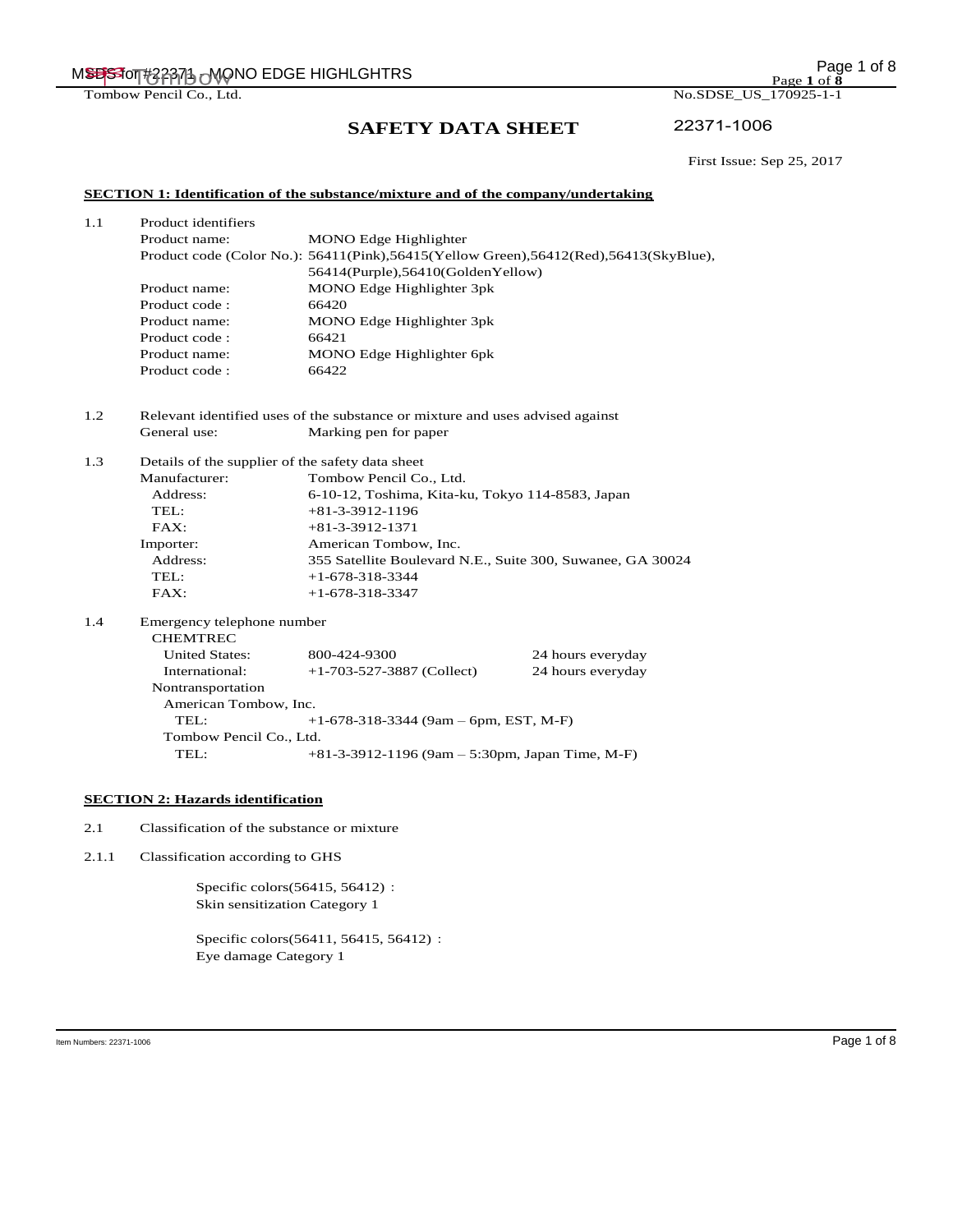- 2.1.2 Additional information: No
- 2.2 Label elements

Labelling according to GHS

Hazard pictograms:



Signal words: Specific colors (56411, 56415, 56412): Danger

#### Hazard statement:

| Specific colors (56411, 56415, 56412): |                                     |  |  |
|----------------------------------------|-------------------------------------|--|--|
| H317                                   | May cause an allergic skin reaction |  |  |
| H318                                   | Causes serious eye damage           |  |  |

#### Precautionary statements:

| Specific colors (56411, 56415, 56412): |                                                                            |  |  |
|----------------------------------------|----------------------------------------------------------------------------|--|--|
| P <sub>261</sub>                       | Avoid breathing dust/fume/gas/mist/vapors/spray.                           |  |  |
| P <sub>272</sub>                       | Contaminated work clothing should not be allowed out of the workplace.     |  |  |
| P <sub>280</sub>                       | Wear protective gloves/protective clothing/eye protection/face protection. |  |  |
| $P302 + P352$                          | IF ON SKIN: wash with plenty of soap and water.                            |  |  |
| $P305 + P351 + P338$                   | IF IN EYES: Rinse cautiously with water for several minutes.               |  |  |
|                                        | Remove contact lenses, if present and easy to do. Continue rinsing.        |  |  |
| P310                                   | Immediately call a POISON CENTER or doctor/physician.                      |  |  |
| $P333 + P313$                          | IF SKIN irritation or rash occurs: Get medical advice/attention.           |  |  |
| P321                                   | Specific treatment (see instructions on this label).                       |  |  |
| P363                                   | Wash contaminated clothing before reuse.                                   |  |  |
| P <sub>501</sub>                       | Dispose of contents/container in accordance with                           |  |  |
|                                        | local/regional/national/international regulation.                          |  |  |
|                                        |                                                                            |  |  |

2.3 Other hazards: No data available

# **SECTION 3: Composition/information on ingredients**

#### 3.2 Mixtures

This product is composed of a combination of three components, body (article), pen tip (article), and ink (mixture).

Body (Article): PP

Pen Tip (Article): PE / POM

Ink (Mixture): The ink is a mixture and the composition is as follows. Vary by colors.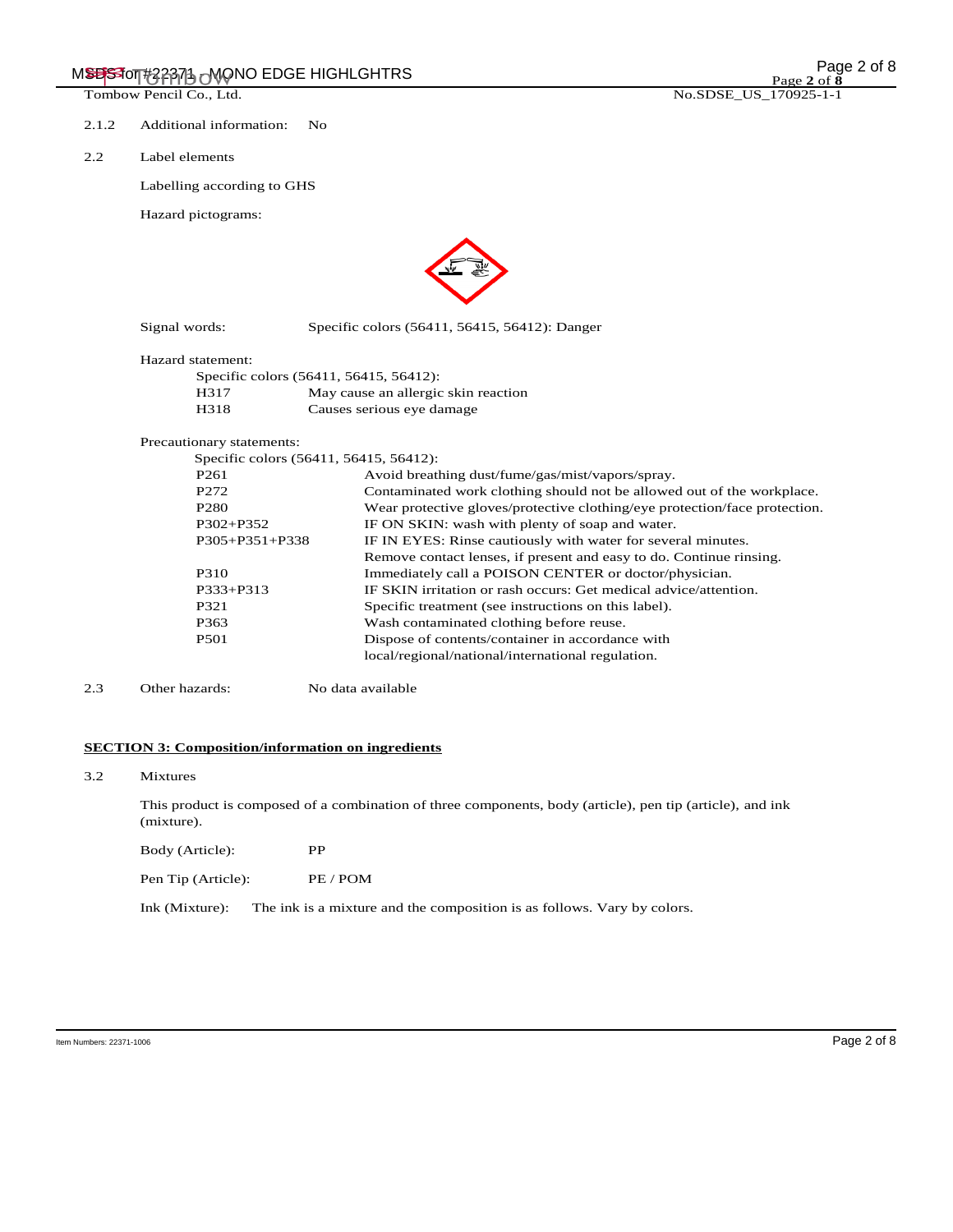# MSBS for #22371 - MSBS for #22371 - MSBS for #22371 - MSBS for #22371 - MSBS for #22371 - MSBS for 8

Tombow Pencil Co., Ltd. No.SDSE\_US\_170925-1-1

Page **3** of **8**

| Chemical Name    | Chemical formula | CAS number               | Concentration (wt%) |
|------------------|------------------|--------------------------|---------------------|
| Water            | H <sub>2</sub> O | 7732-18-5                | Trade secret        |
| Propane-1,2-diol | $C_3H_8O_2$      | 57-55-6                  | Trade secret        |
| Glycerol         | $C_3H_8O_3$      | $56 - 81 - 5$            | Trade secret        |
| pigment          | -                | $\overline{\phantom{0}}$ | Trade secret        |
| Other            |                  |                          |                     |

# **SECTION 4: First aid measures**

| 4.1 | Description of first aid measures   |                                                                                                       |
|-----|-------------------------------------|-------------------------------------------------------------------------------------------------------|
|     | General information:                | This product is marking pen for paper. Avoid any other uses.                                          |
|     | Following inhalation:               | Remove victim to fresh air. Get medical advice/attention, if you feel unwell.                         |
|     | Following skin contact:             | Wash with soap and water.                                                                             |
|     | Following eye contact:              | Rinse cautiously with water for several minutes. Get medical<br>advice/attention, if you feel unwell. |
|     | Following ingestion:                | Rinse mouth. Get medical advice/attention, if you feel unwell.                                        |
|     | Self-protective of the first aider: | No data available                                                                                     |
|     |                                     |                                                                                                       |

- 4.2 Most important symptoms and effects, both acute and delayed: No data available
- 4.3 Indication of any immediate medical attention and special treatment needed: No data available

# **SECTION 5: Firefighting measures**

| Extinguishing media<br>5.1 |
|----------------------------|
|----------------------------|

|     | Suitable extinguishing media:                                            | Dry chemical powder, $CO2$ , foam, sands, water spray |  |
|-----|--------------------------------------------------------------------------|-------------------------------------------------------|--|
|     | Unsuitable extinguishing media:                                          | No data available                                     |  |
| 5.2 | Special hazards arising from the substance or mixture: No data available |                                                       |  |

5.3 Advice for firefighters: No data available

# **SECTION 6: Accidental release measures**

- 6.1 Personal precautions, protective equipment and emergency procedures
- 6.1.1 For non-emergency personnel: Avoid contact with skin and eyes. Ensure adequate ventilation.
- 6.1.2 For emergency responders: No data available
- 6.2 Environmental precautions: Avoid discharge into water courses or onto the ground.
- 6.3 Methods and material for containment and cleaning up
- 6.3.1 For containment: Wipe off with waste cloths.
- 6.3.2 For cleaning up: Wipe off with waste cloths.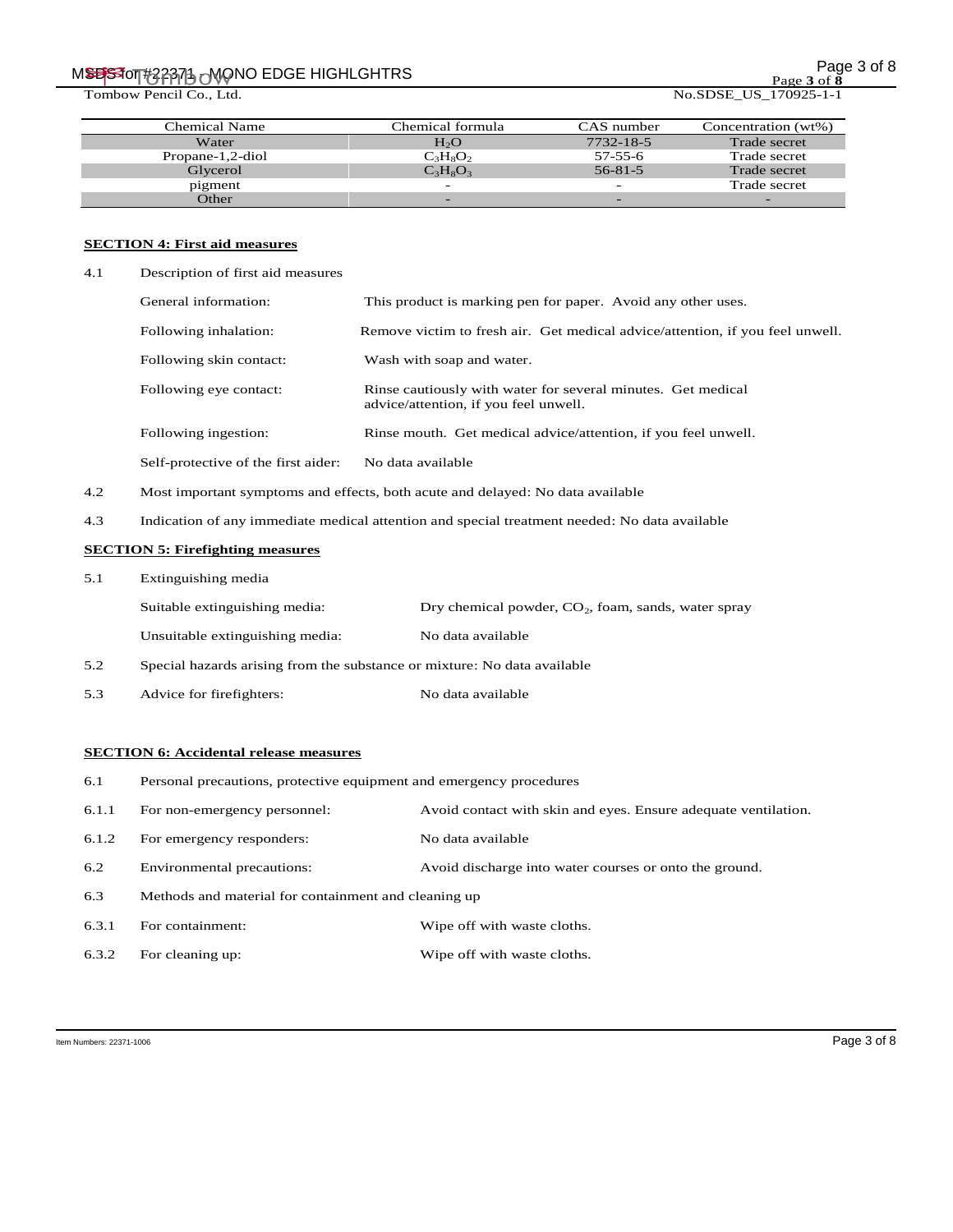|       | MSESSION#329976 MONO EDGE HIGHLGHTRS                         | Page 4 of 8<br>Page 4 of 8                                                                                                                                    |
|-------|--------------------------------------------------------------|---------------------------------------------------------------------------------------------------------------------------------------------------------------|
|       | Tombow Pencil Co., Ltd.                                      | No.SDSE_US_170925-1-1                                                                                                                                         |
| 6.3.3 | Other information:                                           | No data available                                                                                                                                             |
| 6.4   | Reference to other sections:                                 | No data available                                                                                                                                             |
|       | <b>SECTION 7: Handling and storage</b>                       |                                                                                                                                                               |
| 7.1   | Precautions for safe handling                                |                                                                                                                                                               |
|       | Protective measures:                                         | Avoid contact with skin and eyes.                                                                                                                             |
|       | Measures to prevent fire:                                    | Keep away from heat, sparks and open flame.                                                                                                                   |
|       | Measures to prevent aerosol and dust generation:             | No data available                                                                                                                                             |
|       | Measures to protect the environment:                         | Avoid discharge into water courses or onto the ground.                                                                                                        |
|       | Advice on general occupational hygiene:                      | Avoid contact with skin and eyes.                                                                                                                             |
| 7.2   | Conditions for safe storage, including any incompatibilities |                                                                                                                                                               |
|       | Technical measures and storage conditions:                   | Put the cap. Avoid high temperature. Keep away from<br>heat, sparks and open flame.                                                                           |
|       | Packaging materials:                                         | This product is composed of a combination of three<br>components, body (article), pen tip (article), and ink<br>(mixture), and the body contains the mixture. |
|       | Requirements for storage rooms and vessels:                  | Avoid high temperature. Keep away from heat, sparks<br>and open flame.                                                                                        |
| 7.3   | Specific end $use(s)$                                        |                                                                                                                                                               |
|       | Recommendations:                                             | Marking pen for paper                                                                                                                                         |
|       | <b>SECTION 8: Exposure controls/personal protection</b>      |                                                                                                                                                               |
| 8.1   | Control parameters                                           |                                                                                                                                                               |
|       | Occupational exposure limit:                                 | No data available                                                                                                                                             |
| 8.2   | Exposure controls                                            |                                                                                                                                                               |
| 8.2.1 | Appropriate engineering controls:                            | Usually, it is unnecessary.                                                                                                                                   |
| 8.2.2 | Personal protective equipment:                               | No data available                                                                                                                                             |
| 8.2.3 | Environmental exposure controls:                             | No data available                                                                                                                                             |

# **SECTION 9: Physical and chemical properties**

9.1 Information on basic physical and chemical properties

a) Appearance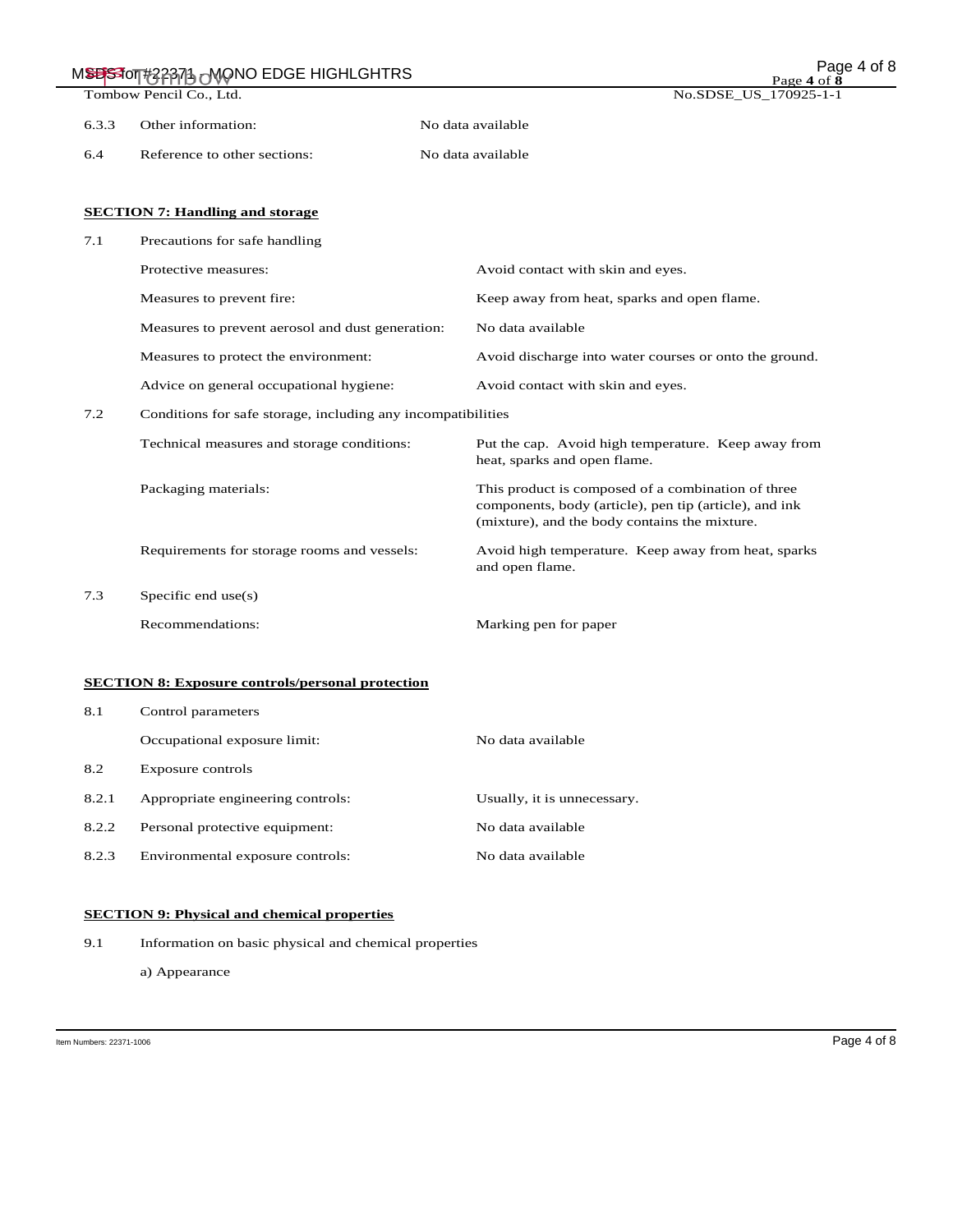|     | Physical state:                                  | Liquid                     |
|-----|--------------------------------------------------|----------------------------|
|     | Color:                                           | Various colors             |
|     | b) Odor:                                         | Little                     |
|     | c) Odor threshold:                               | No data available          |
|     | $d$ ) pH:                                        | No data available          |
|     | e) Melting point:                                | No data available          |
|     | f) Initial boiling point and boiling range:      | No data available          |
|     | g) Flash point:                                  | No data available          |
|     | h) Evaporation rate:                             | No data available          |
|     | i) Flammability:                                 | No data available          |
|     | j) Upper/lower flammability or explosive limits: | No data available          |
|     | k) Vapor pressure:                               | No data available          |
|     | 1) Vapor density:                                | No data available          |
|     | m) Relative density:                             | about 1                    |
|     | n) Solubility:                                   | Can be diluted with water. |
|     | o) Partition coefficient: n-octanol/water:       | No data available          |
|     | p) Auto-ignition temperature:                    | No data available          |
|     | q) Decomposition temperature:                    | No data available          |
|     | r) Viscosity:                                    | No data available          |
|     | s) Explosive properties:                         | No data available          |
|     | t) Oxidizing properties:                         | No data available          |
| 9.2 | Other information:                               | No data available          |

# **SECTION 10: Stability and Reactivity**

| 10.1 | Reactivity:                         | Stable usually.             |
|------|-------------------------------------|-----------------------------|
| 10.2 | Chemical stability:                 | Stable usually.             |
| 10.3 | Possibility of hazardous reactions: | No data available           |
| 10.4 | Conditions to avoid:                | Heat, spark, and open flame |
| 10.5 | Incompatible materials:             | No data available           |
| 10.6 | Hazardous decomposition products:   | No data available           |

# **SECTION 11: Toxicological information**

| Acute toxicity: | $57 - 55 - 6$ : | LD50 Oral - Rat - 20,000 mg/kg [1]                           |
|-----------------|-----------------|--------------------------------------------------------------|
|                 |                 | LD50 Dermal - Rabbit - $20,800$ mg/kg [1]                    |
|                 |                 | LD50 Intramuscular - Rat - 14 g/kg [1]                       |
|                 |                 | LD50 Intravenous - Dog - $26 \frac{\text{g}}{\text{kg}}$ [1] |
|                 |                 | LD50 Intraperitoneal - Rat - $6,660$ mg/kg [1]               |
|                 |                 | LD50 Subcutaneous - Rat - $22,500$ mg/kg [1]                 |
|                 |                 | LD50 Intravenous - Rat - $6,423$ mg/kg [1]                   |
|                 | $56 - 81 - 5$ : | LD50 Oral - Rat - $12,600$ mg/kg                             |
|                 |                 | LD50 Dermal - Rabbit - $> 10,000$ mg/kg                      |
|                 |                 |                                                              |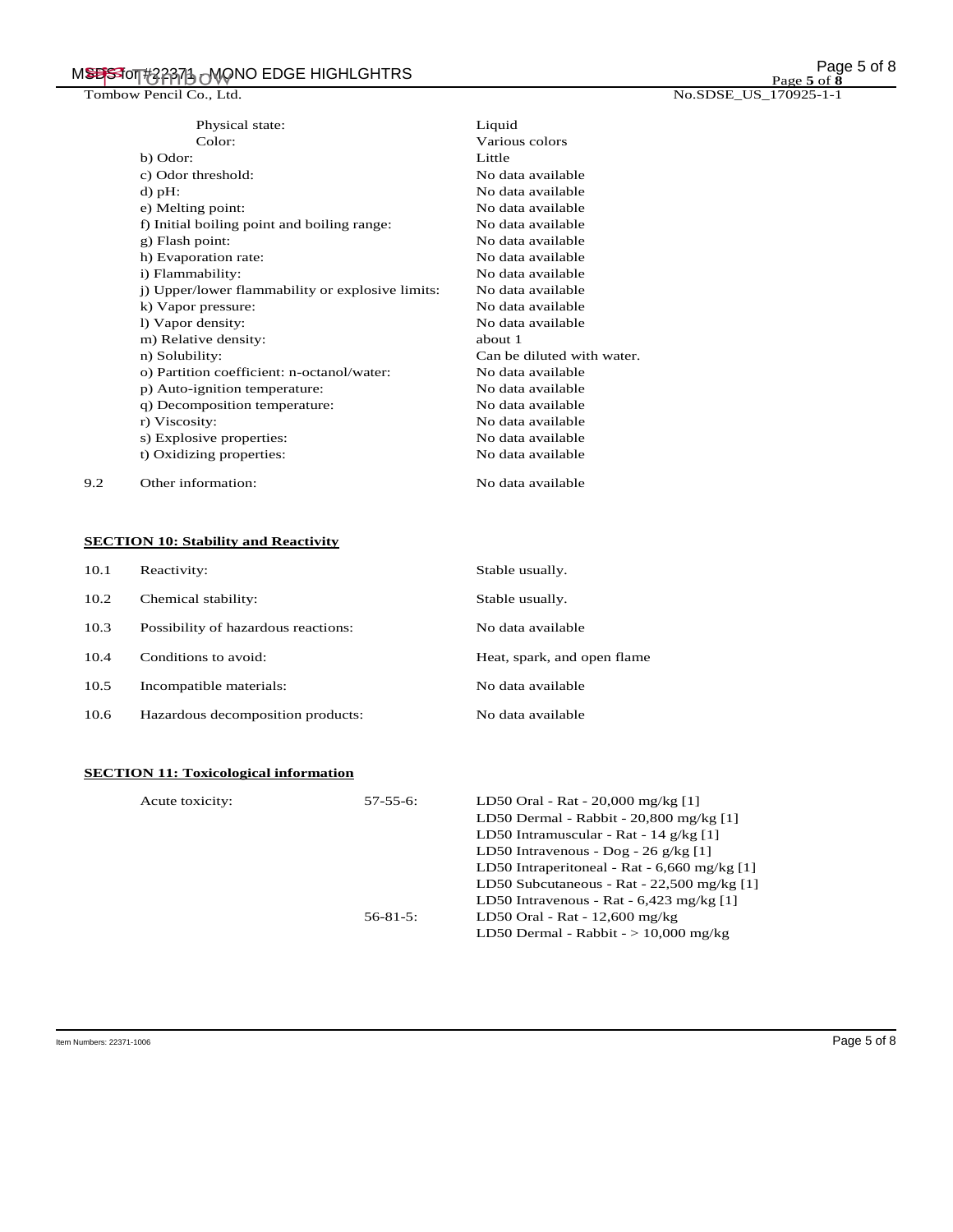| MSESSION#22371 MONO EDGE HIGHLGHTRS |                                                                                                                                                                                                  |                                    | Page 6 of 8<br>Page 6 of $\bar{8}$                                                                                                                         |  |
|-------------------------------------|--------------------------------------------------------------------------------------------------------------------------------------------------------------------------------------------------|------------------------------------|------------------------------------------------------------------------------------------------------------------------------------------------------------|--|
| Tombow Pencil Co., Ltd.             |                                                                                                                                                                                                  |                                    | No.SDSE_US_170925-1-1                                                                                                                                      |  |
|                                     | Skin corrosion/Irritation:                                                                                                                                                                       | $57 - 55 - 6$ :<br>$56 - 81 - 5$ : | Skin – Human, Result: Mild skin irritation - 7 d [1]<br>Skin – Rabbit, Result: Mild skin irritation - 24 h [1]                                             |  |
|                                     | Serious eye damage/eye irritation: 57-55-6:                                                                                                                                                      | $56 - 81 - 5$ :                    | Eyes – Rabbit, Result: Mild eye irritation [1]<br>Eyes – Rabbit, Result: Mild eye irritation - 24 h [1]                                                    |  |
|                                     | Respiratory or skin sensitization:<br>No data available                                                                                                                                          |                                    |                                                                                                                                                            |  |
|                                     | Germ cell mutagenicity:                                                                                                                                                                          | No data available                  |                                                                                                                                                            |  |
|                                     | Carcinogenicity:                                                                                                                                                                                 |                                    |                                                                                                                                                            |  |
|                                     | IARC:                                                                                                                                                                                            |                                    | No component of this product present at levels greater than or equal to 0.1% is<br>identified as probable, possible or confirmed human carcinogen by IARC. |  |
|                                     | ACGIH:<br>identified as a carcinogen or potential carcinogen by ACGIH.<br>NTP:                                                                                                                   |                                    | No component of this product present at levels greater than or equal to 0.1% is                                                                            |  |
|                                     |                                                                                                                                                                                                  |                                    | No component of this product present at levels greater than or equal to 0.1% is<br>identified as a known or anticipated carcinogen by NTP.                 |  |
|                                     | OSHA:                                                                                                                                                                                            |                                    | No component of this product present at levels greater than or equal to 0.1% is<br>identified as a carcinogen or potential carcinogen by OSHA.             |  |
|                                     | Reproductive toxicity:                                                                                                                                                                           |                                    | No data available                                                                                                                                          |  |
|                                     | Specific target organ toxicity - single exposure:                                                                                                                                                |                                    | No data available                                                                                                                                          |  |
|                                     | Specific target organ toxicity - repeated exposure:                                                                                                                                              |                                    | No data available                                                                                                                                          |  |
|                                     | Aspiration hazard:                                                                                                                                                                               |                                    | No data available                                                                                                                                          |  |
|                                     | <b>SECTION 12: Ecological information</b>                                                                                                                                                        |                                    |                                                                                                                                                            |  |
| 12.1                                | Toxicity:                                                                                                                                                                                        |                                    |                                                                                                                                                            |  |
|                                     | Toxicity to fish<br>$-52,930$ mg/l $-96$ h [1]                                                                                                                                                   |                                    | 57-55-6: Toxicity to fish mortality NOEC - Pimephales promelas (fathead minnow)                                                                            |  |
|                                     | Toxicity to daphnia and other aquatic invertebrates mortality<br>57-55-6: NOEC - Daphnia (water flea) - 13,020 mg/l - 48 h [1]<br>EC50 - Daphnia magna (Water flea) - $> 10,000$ mg/l - 48 h [1] |                                    |                                                                                                                                                            |  |
| 12.2                                | Persistence and degradability:                                                                                                                                                                   |                                    | No data available                                                                                                                                          |  |
| 12.3                                | Bioaccumulative potential:                                                                                                                                                                       |                                    | No data available                                                                                                                                          |  |
| 12.4                                | Mobility in soil:                                                                                                                                                                                |                                    | No data available                                                                                                                                          |  |
| 12.5                                | Results of PBT and vPvB assessment:                                                                                                                                                              |                                    | No data available                                                                                                                                          |  |
| 12.6                                | Other adverse effects:                                                                                                                                                                           |                                    | No data available                                                                                                                                          |  |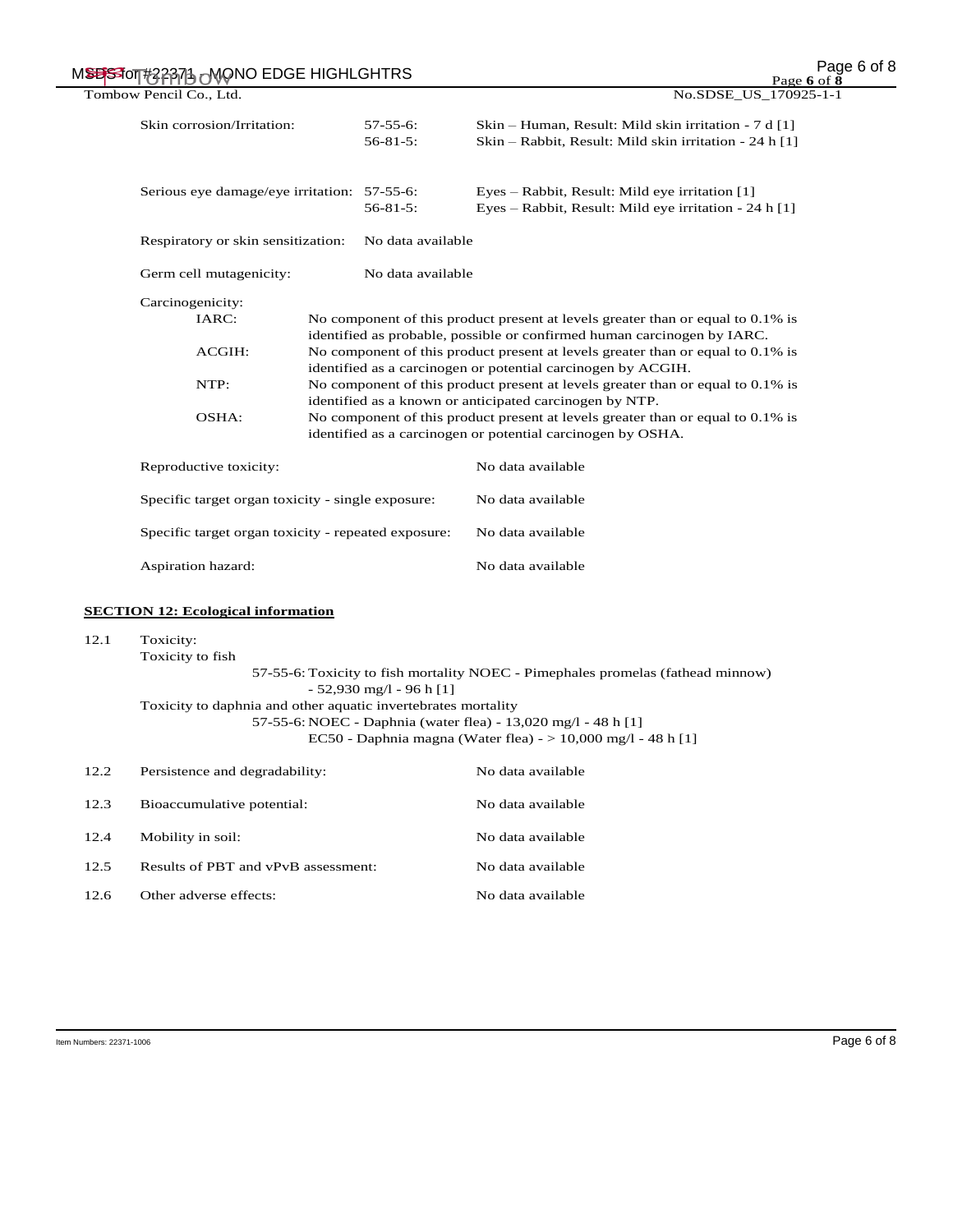### **SECTION 13: Disposal considerations**

| 13.1   | Waste treatment methods                                                                            |                   |
|--------|----------------------------------------------------------------------------------------------------|-------------------|
|        | 13.1.1 Product / Packaging disposal:                                                               |                   |
|        | Dispose of contents/container in accordance with local/regional/national/international regulation. |                   |
| 13.1.2 | Waste treatment-relevant information:                                                              | No data available |

| 13.1.3 Sewage disposal-relevant information: | No data available |
|----------------------------------------------|-------------------|
| 13.1.4 Other disposal recommendations:       | No data available |

# **SECTION 14: Transport Information**

This product is not classified as a hazardous material by United Nations Recommendations on the Transport of Dangerous Goods.

| 14.1 | UN number:                    | Not Classified    |
|------|-------------------------------|-------------------|
| 14.2 | UN proper shipping name:      | Not Classified    |
| 14.3 | Transport hazard class:       | Not Classified    |
| 14.4 | Packing group:                | Not Classified    |
| 14.5 | Environmental hazards:        | Not Classified    |
| 14.6 | Special precautions for user: | No data available |

# **SECTION 15: Regulatory information**

15.1 Safety, health and environmental regulations/legislation specific for the substance or mixture

## **Federal regulations**

TSCA status: All materials are listed on Inventory.

| <b>CERCLA (40 CFR 302):</b>                   | None                           |
|-----------------------------------------------|--------------------------------|
| Clean Water Act (40 CFR 116):                 | None                           |
| Clean Air Act Amendments of 1990 (40 CFR 82): | None                           |
| SARA Section 302 (40 CFR 355):                | None                           |
| SARA Section 313 (40 CFR 372):                | None                           |
| SARA Section 311/312 (40 CFR 370):            | 56-81-5: Chronic Health Hazard |

# **State regulations**

California Safe Drinking Water and Toxics Enforcement Act of 1986 (Proposition 65): This product does not contain any chemicals known to State of California to cause cancer, birth defects, or any other reproductive harm.